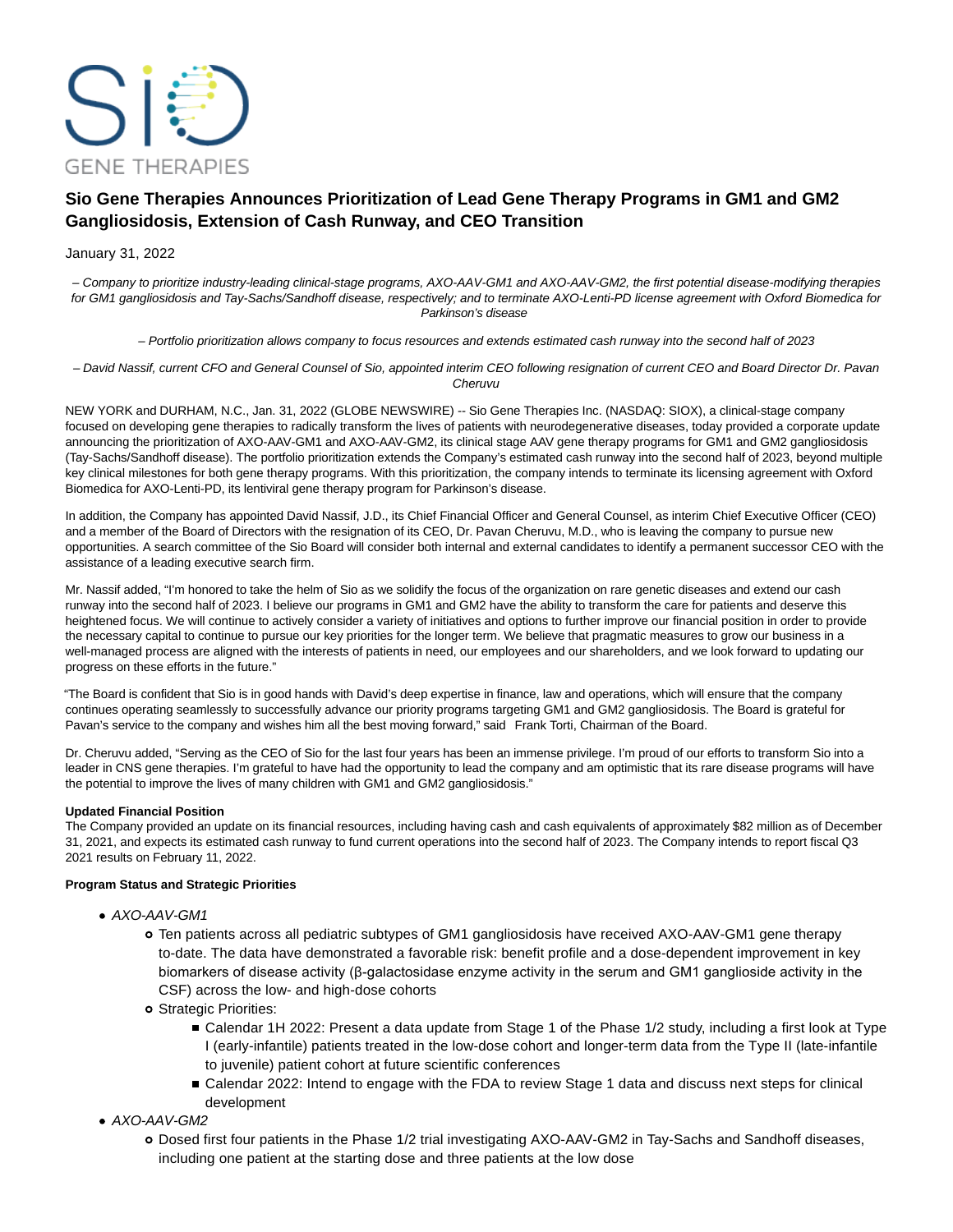- o Strategic Priorities:
	- 2022: Expect continued patient identification, screening, and enrollment in the mid-dose cohort (n=  $\sim$ 3) of the dose-ranging trial
- AXO-Lenti-PD
	- After a thorough analysis of the Parkinson's landscape, the company is deprioritizing its Parkinson's disease program due to several factors, including resource requirements and development timelines to reach meaningful value inflection for the program and an increasingly challenging market and regulatory environment for Parkinson's disease
	- The Company expects the rights to the program to revert back to Oxford Biomedica by March 31, 2022.

David Nassif, J.D., has served as Sio's Chief Financial Officer and General Counsel since July 2019, and has more than 25 years of life sciences industry experience in executive financial management roles in development-stage, commercial-stage, public and private companies. Prior to joining Sio, Mr. Nassif was Executive Vice President, Chief Financial Officer and General Counsel of SteadyMed Therapeutics, a specialty pharmaceutical company, where he was instrumental in its initial public offering in 2015 and in its acquisition by United Therapeutics in August 2018. From 2011 to 2014, Mr. Nassif served as the President and Chief Financial Officer of Histogen, a regenerative medicine company, where he also oversaw manufacturing and quality systems. Previously, he was Executive Vice President, General Counsel and Chief Financial Officer of Zogenix, a CNS-focused specialty pharmaceutical company and the Executive Vice President, Chief Financial Officer, General Counsel and Head of Business Development at Amphastar Pharmaceuticals, a leading generic and specialty pharmaceutical company, where he originated three company-defining strategic transactions. Earlier in his career, Mr. Nassif held various positions with Cypros Pharmaceuticals, where he was instrumental in leading its merger with Ribogene, Inc. to form Questcor Pharmaceuticals, Inc. He holds a BS in finance and management information systems with honors from the University of Virginia and a J.D. from the University of Virginia School of Law.

#### **About Sio Gene Therapies**

Sio Gene Therapies combines cutting-edge science with bold imagination to develop genetic medicines that aim to radically improve the lives of patients. Our current pipeline of clinical-stage candidates includes the first potentially curative AAV-based gene therapies for GM1 gangliosidosis and Tay-Sachs/Sandhoff diseases, which are rare and uniformly fatal pediatric conditions caused by single gene deficiencies. Led by an experienced team of gene therapy development experts, and supported by collaborations with premier academic, industry and patient advocacy organizations, Sio is focused on accelerating its candidates through clinical trials to liberate patients with debilitating diseases through the transformational power of gene therapies. For more information, visit [www.siogtx.com.](https://www.globenewswire.com/Tracker?data=znjZ11K-a1tNIa_cFO8_8MzhDvUMLmOXO8CUFSW9_XXrwL2r0zjsSPgVXI8wZNSSAfuB7Xe12TwJhzQi4OfXaQ==)

#### **Forward-Looking Statements**

This press release contains forward-looking statements for the purposes of the safe harbor provisions under The Private Securities Litigation Reform Act of 1995 and other federal securities laws. The use of words such as "believe," "expect," "intend," "estimate," "may" and other similar expressions are intended to identify forward-looking statements. For example, all statements Sio makes regarding costs associated with its operating activities, funding requirements and/or runway to meet its upcoming clinical milestones, expected cash burn runway, expectations regarding licensing and commercial agreements, and timing and outcome of its upcoming clinical and manufacturing milestones are forward-looking. All forward-looking statements are based on estimates and assumptions by Sio's management that, although Sio believes to be reasonable, are inherently uncertain. All forward-looking statements are subject to risks and uncertainties that may cause actual results to differ materially from those that Sio expected. Such risks and uncertainties include, among others, the impact of the Covid-19 pandemic on Sio's operations; the actual funds and/or runway required for Sio's clinical and product development activities and anticipated upcoming milestones; actual costs related to Sio's clinical and product development activities and Sio's need to access additional capital resources prior to achieving any upcoming milestones; the initiation and conduct of preclinical studies and clinical trials; the availability of data from clinical trials; the occurrence of adverse safety events during our current and future trials; the scaling up of manufacturing; the outcome of interactions with regulatory agencies and expectations for regulatory submissions and approvals; the continued development of our gene therapy product candidates and platforms; Sio's scientific approach and general development progress; and the availability or commercial potential of Sio's product candidates. These statements are also subject to a number of material risks and uncertainties that are described in Sio's most recent Quarterly Report on Form 10-Q filed with the Securities and Exchange Commission on November 12, 2021, as updated by its subsequent filings with the Securities and Exchange Commission. Any forward-looking statement speaks only as of the date on which it was made. Sio undertakes no obligation to publicly update or revise any forward-looking statement, whether as a result of new information, future events or otherwise, except as required by law.

#### **Contacts:**

## **Media**

Josephine Belluardo, Ph.D. LifeSci Communications (646) 751-4361 [jo@lifescicomms.com](https://www.globenewswire.com/Tracker?data=vqjHO4wjcbsmFLHHpsQt8wxv31yN6RfC0_JXp6Kr1aHsxeAtvnDHscH8U--P05fQS1VT7wL_ZulfnBxd5ZBfKSV2v_9IXOrou1VVU4GYEZc=) [info@siogtx.com](https://www.globenewswire.com/Tracker?data=8jWlcbcgrCHkpfqApBo7Wwht4kVN19EmOziVM3_Ok1Jljc4UF4NhbsayELyR2FMxgKo29Y8-2vSZkeL8hI229g==)

## **Investors and Analysts**

Parag V. Meswani, Pharm.D. Sio Gene Therapies Inc. Chief Commercial Officer [Parag.Meswani@siogtx.com](https://www.globenewswire.com/Tracker?data=zXCPA3sKgvCCKTnYgt6yNQS5lyzU67SSWtiyG24_Cma8uz1hydaSxld5rvBcvFGHmA7hMZm7nairwpTKFiPpgYTMzIQ5NqlVFS8Y87anSQ0=)